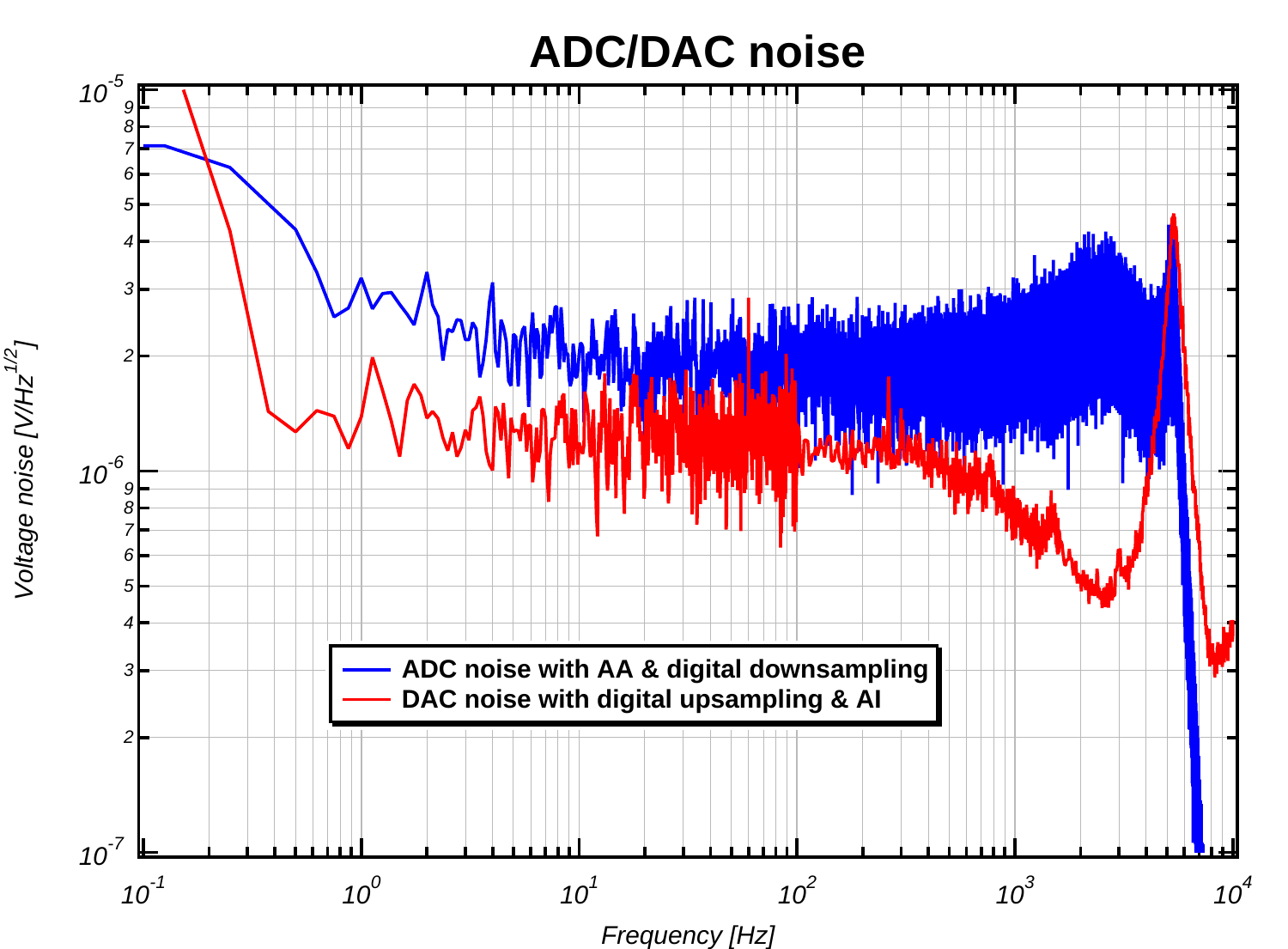#### **DAC noise**



Voltage noise [V/Hz $^{\prime\prime 2}$ ] Voltage noise [V/Hz $^{1/2}$ ]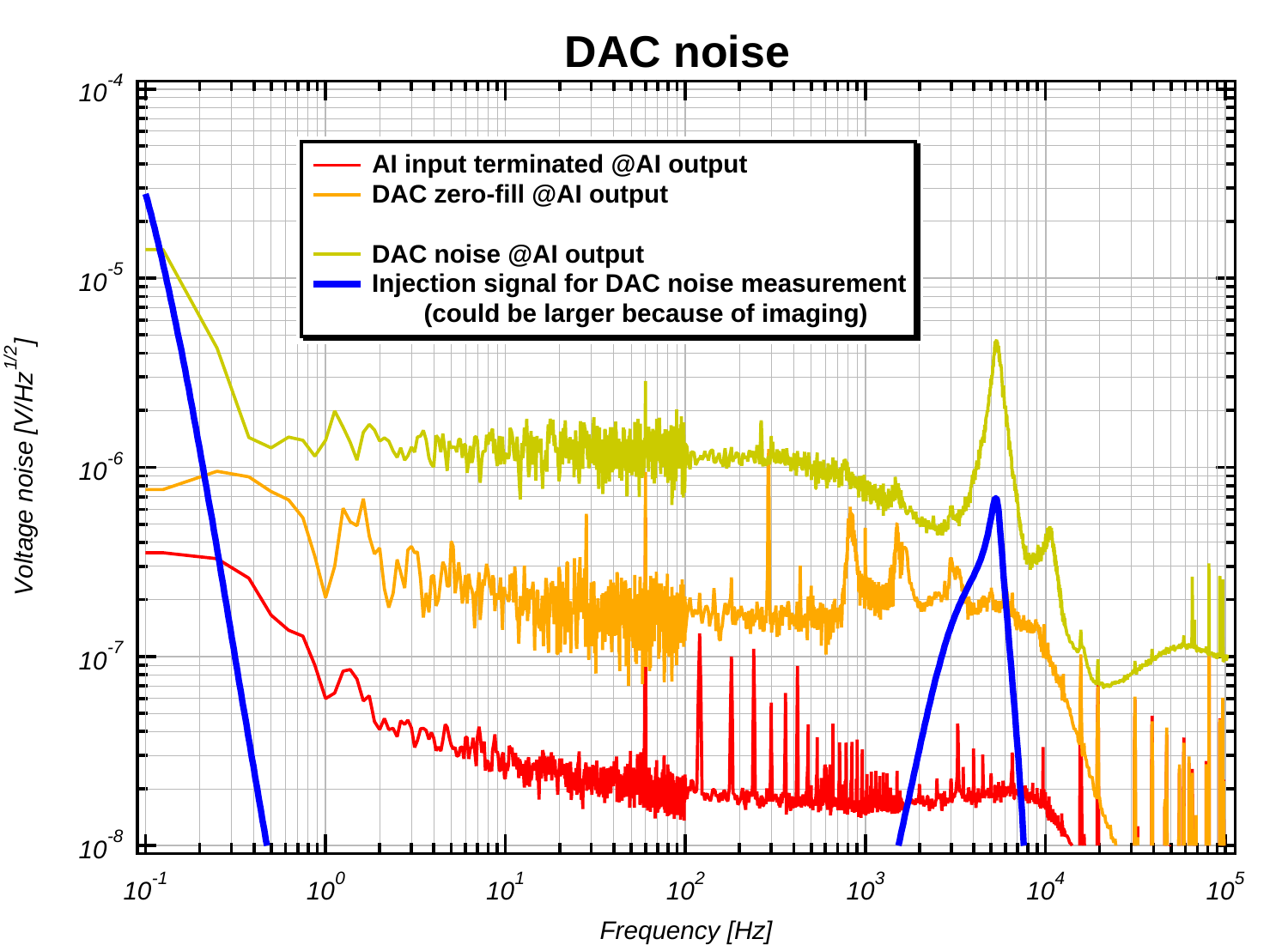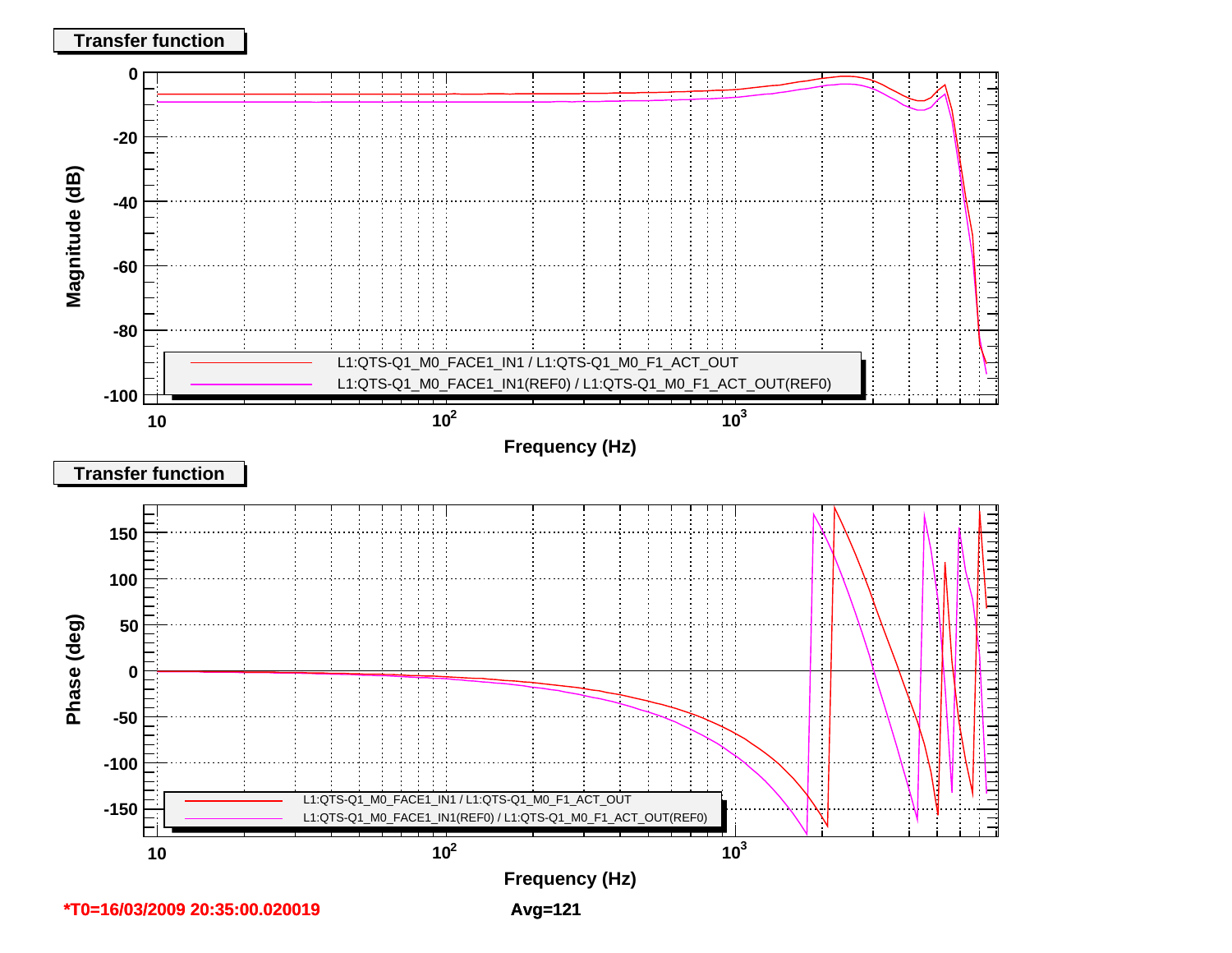## **Transfer Function of AA/AI filter only**

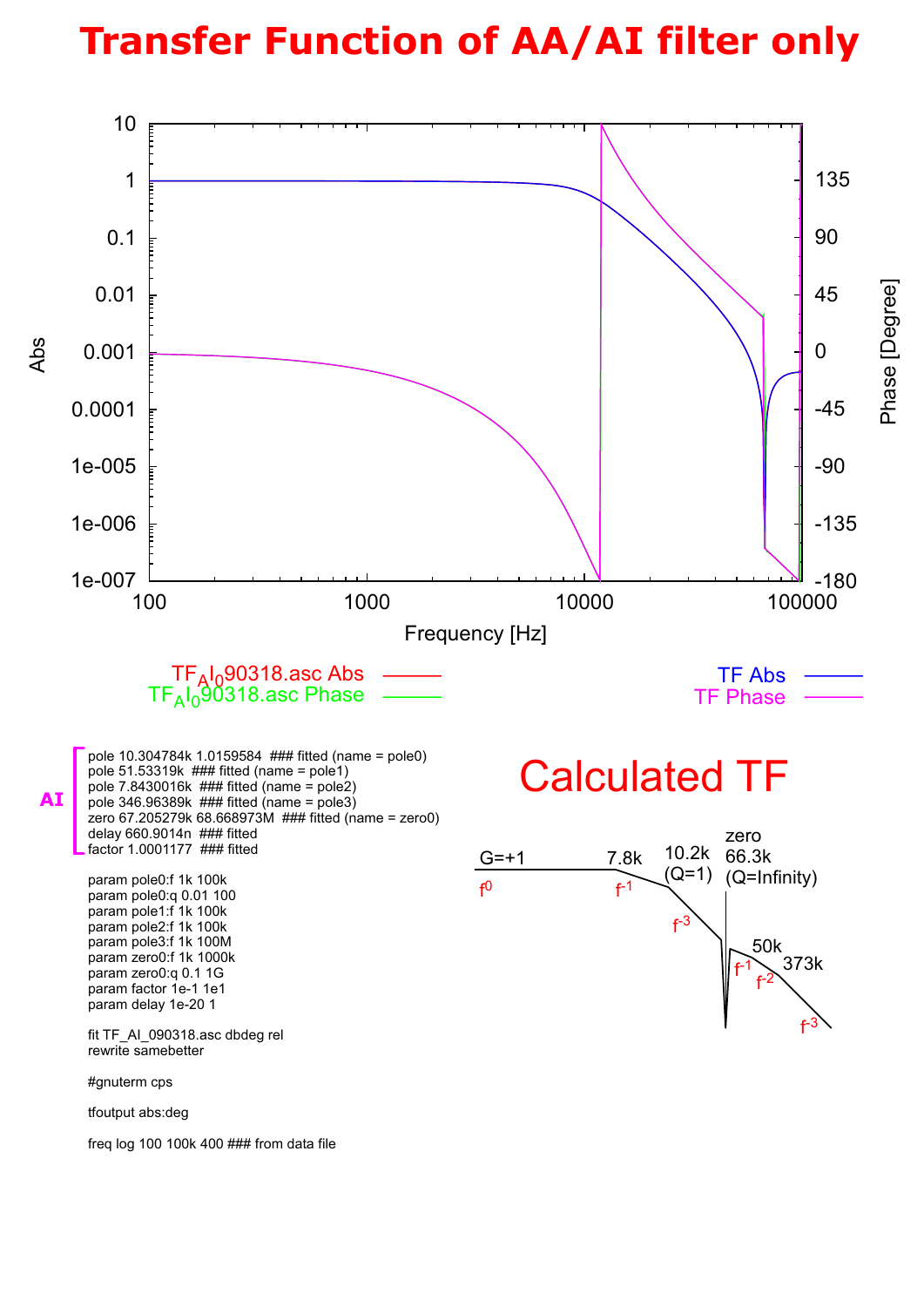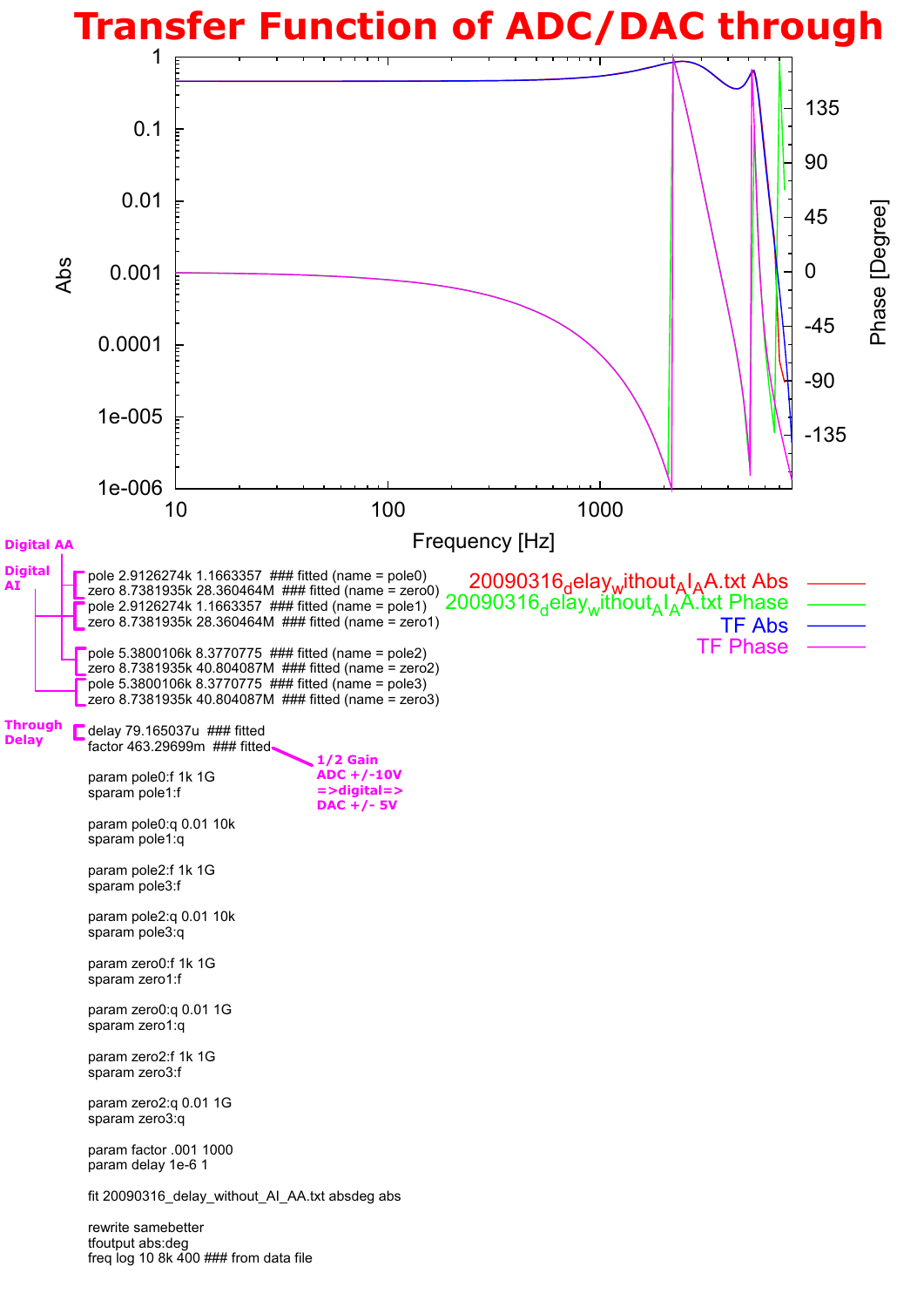## **Transfer Function of** AA->ADC->through->AI->DAC

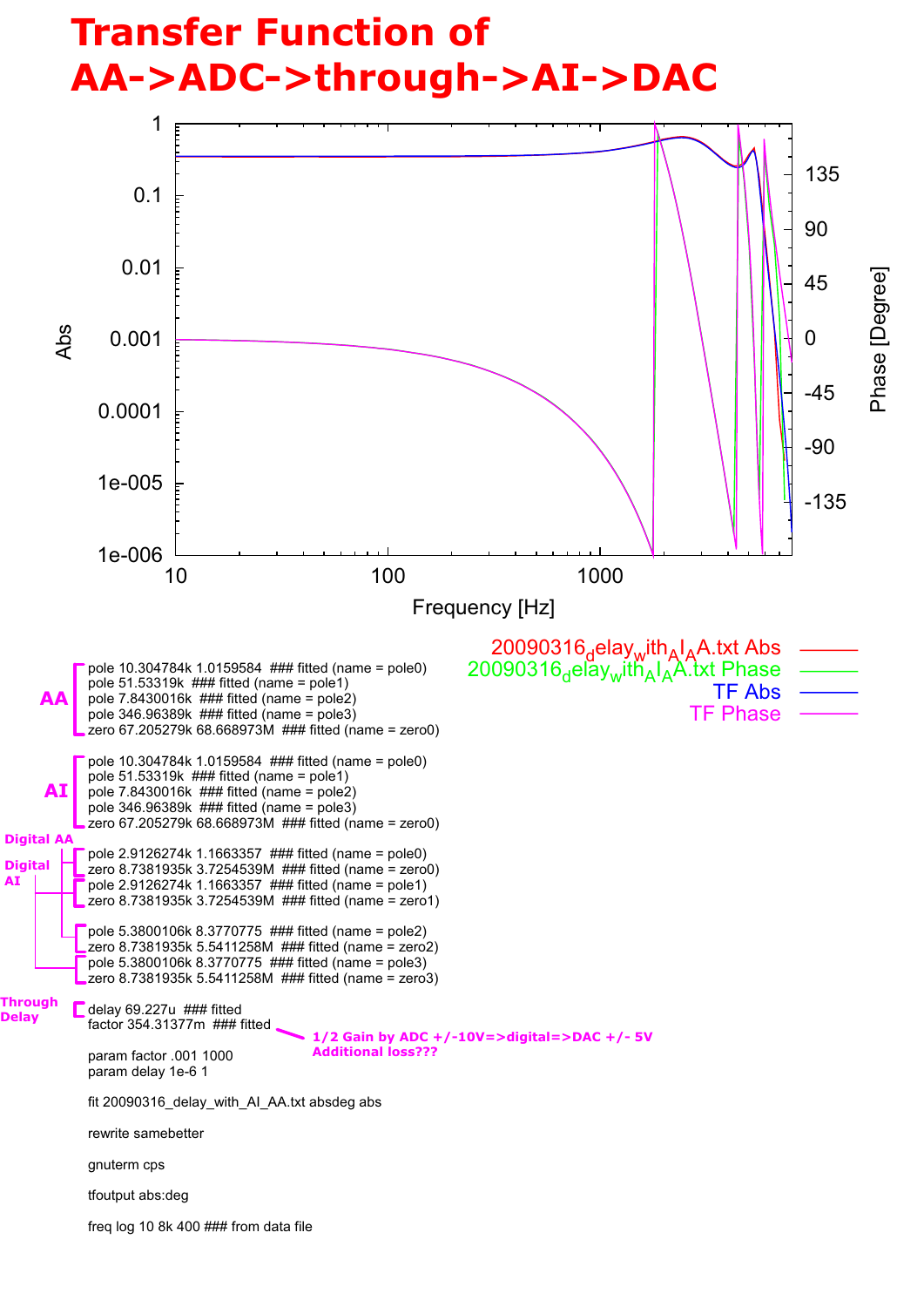# **Explanation of effective gain of 1/2**

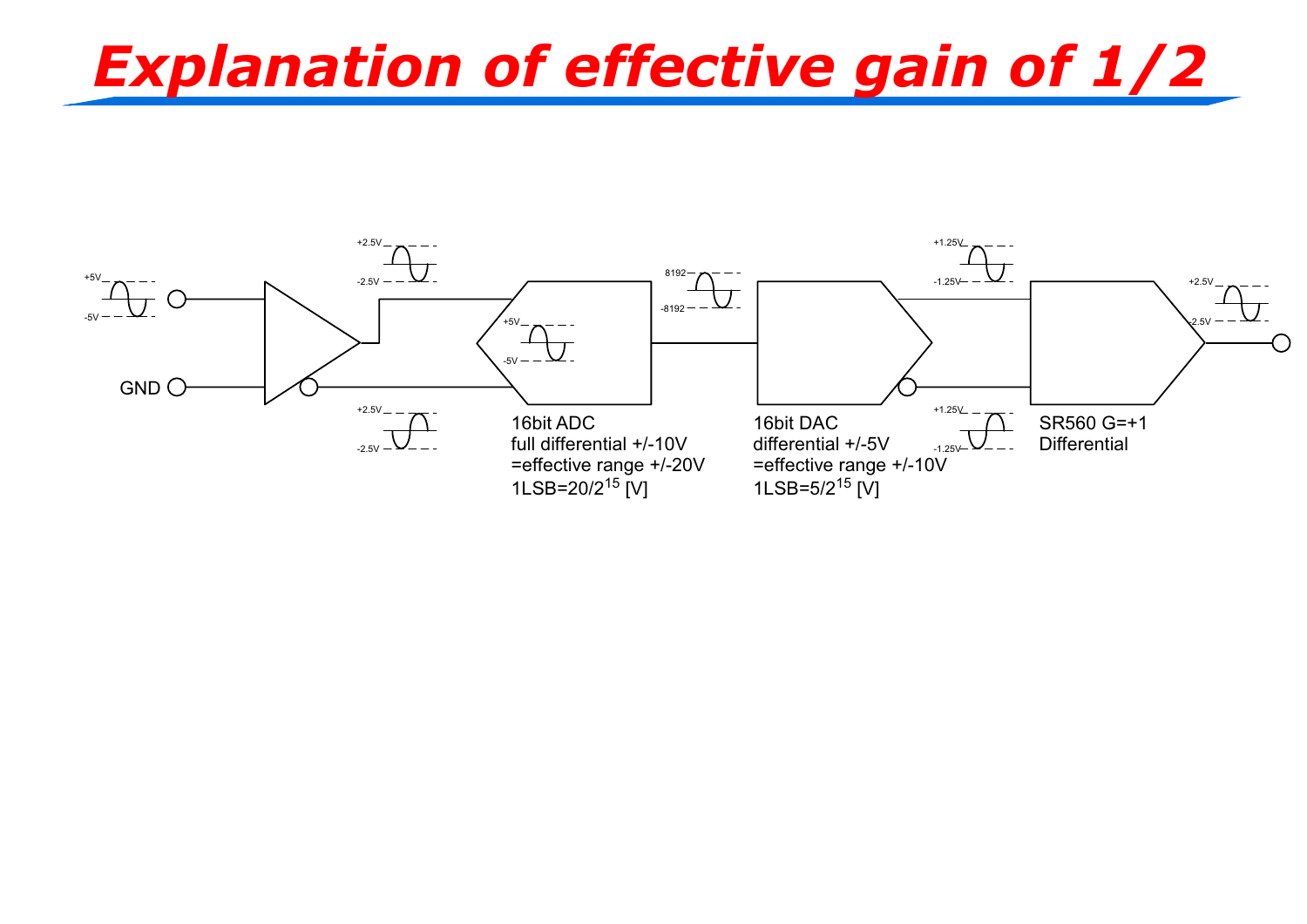### 3rd order Butterworth, 10KHz, notch at 65536Hz

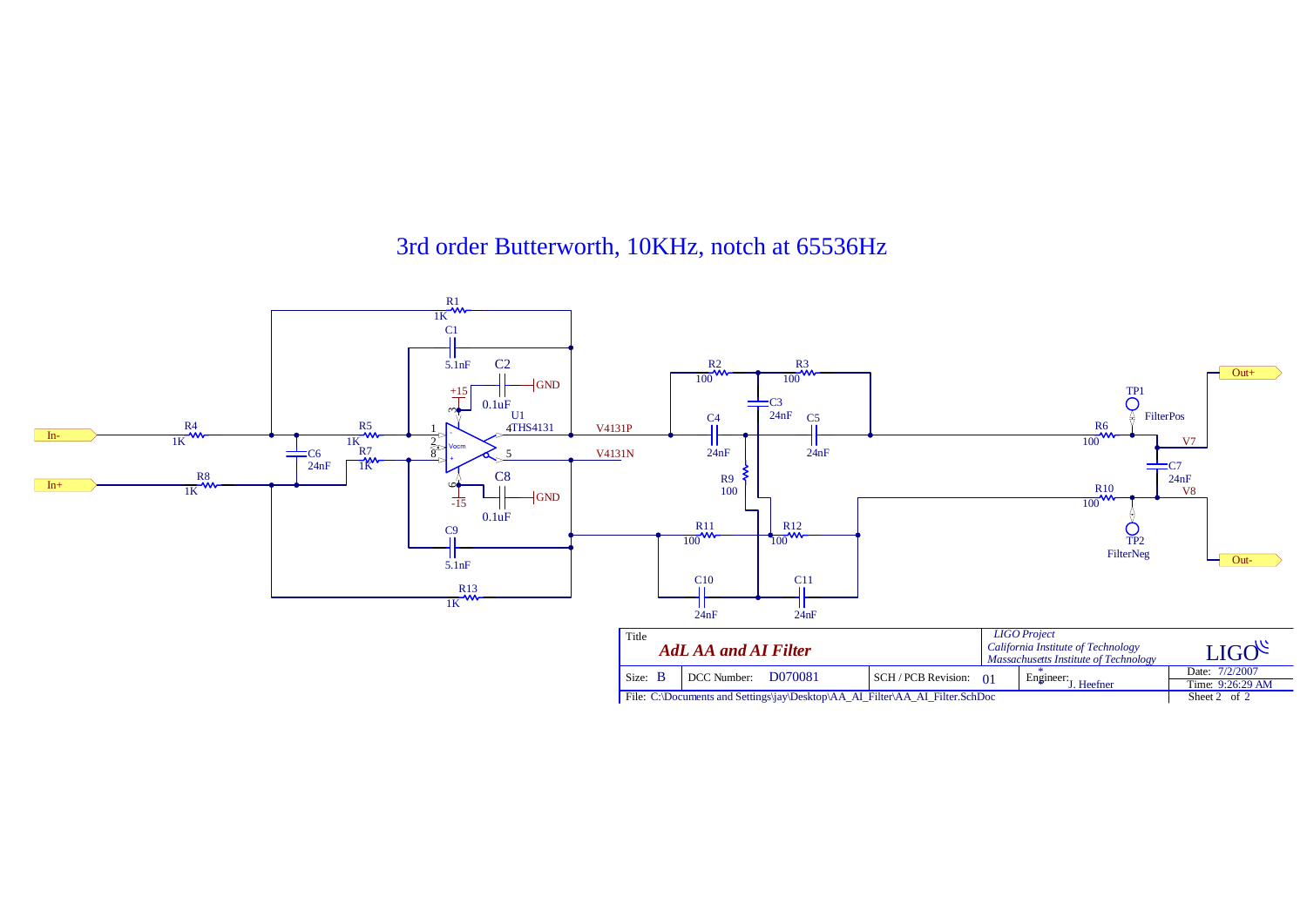# Principle of differential buffer

### 3rd order Butterworth, 10KHz, notch at 65536Hz

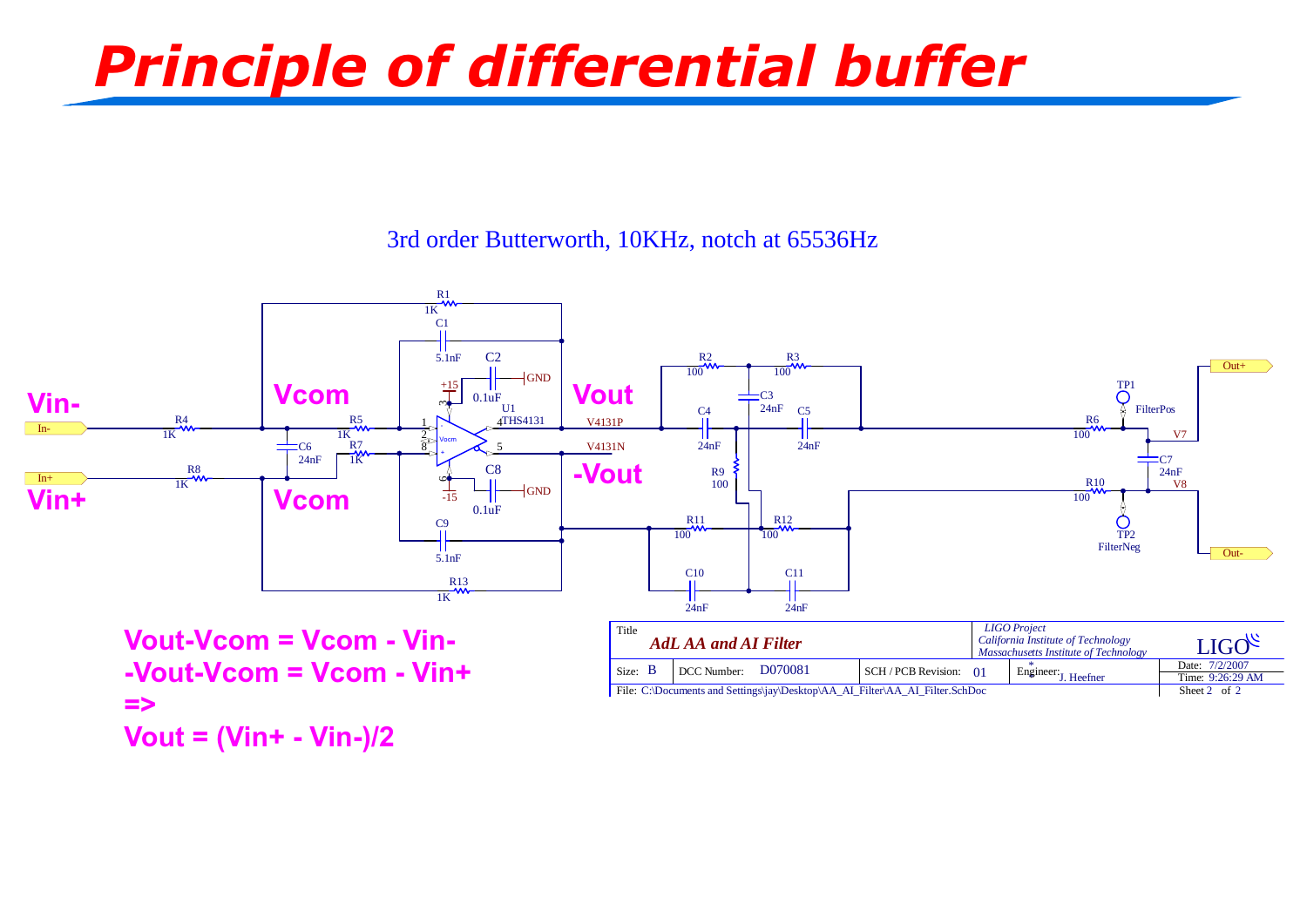



TF = ([Vout+] - [Vout-]) / ([Vin+] - [Vin-]) = - [Vout+] / [Vin-]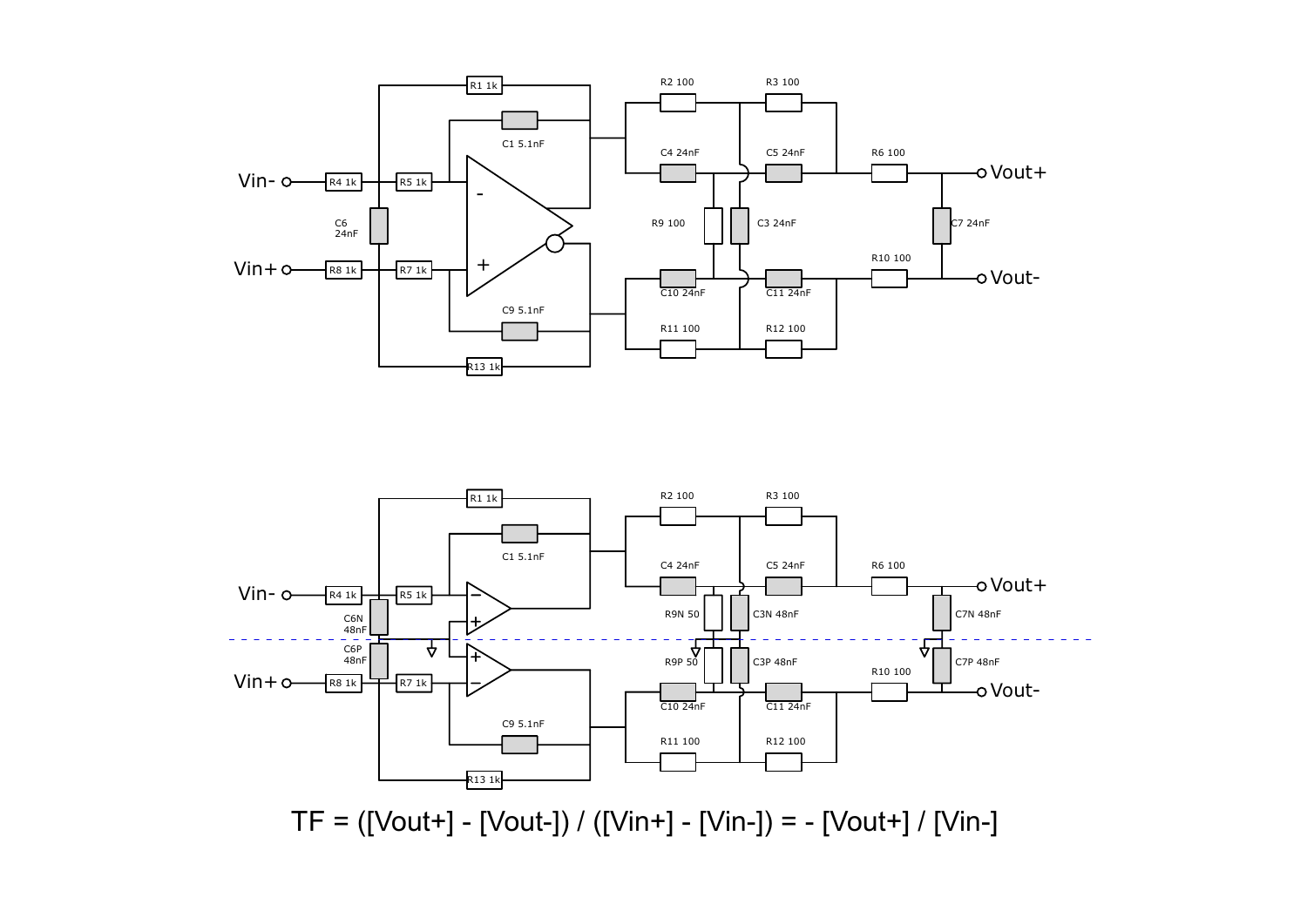

## **Total Performance of the whole circuit**



 $c.f.$ Ideal 3rd order butter worth  $\Rightarrow$ &  $f0=1$  (single)  $f0=1$  $Q=1$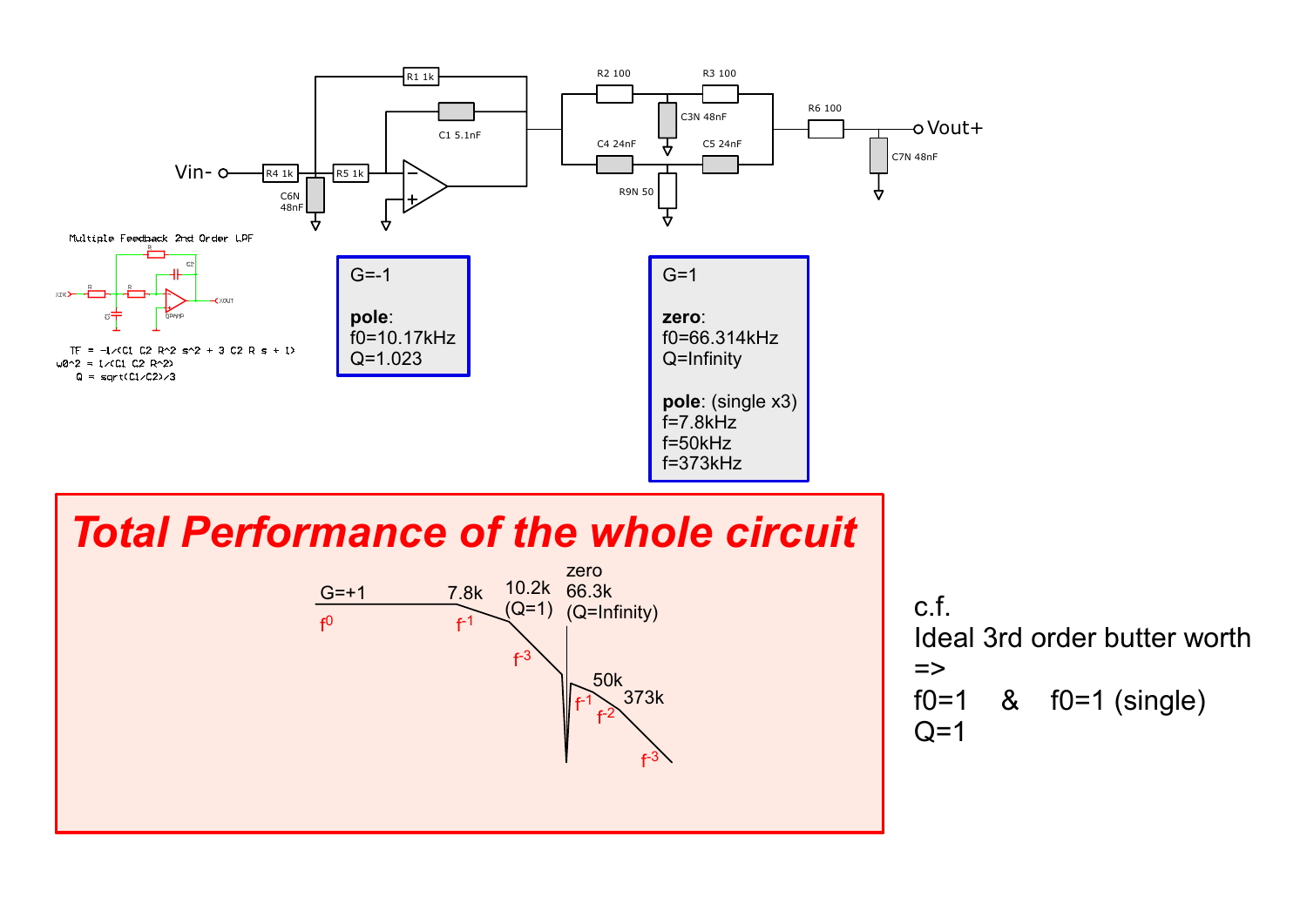

11 unknown params: V2, V3, V4, Vout, i1, i2, i3, i4, i5, i6, i7

| $V1 - V2$      | Ξ   | i1 $Z_{R2}$  |              |
|----------------|-----|--------------|--------------|
| V <sub>2</sub> | Ξ   | $i2 Z_{C3N}$ |              |
| $V2 - V4$      | Ξ   | i3 $Z_{R3}$  |              |
| i1             | $=$ | $i2 + i3$    | <b>Solve</b> |
| $V1 - V3$      | =   | i4 $Z_{C4}$  |              |
| V <sub>3</sub> | $=$ | $15 Z_{R9N}$ |              |
| $V3 - V4$      | Ξ   | i6 $Z_{C5}$  |              |
| i4             | $=$ | $i5 + i6$    |              |
| i7             | =   | $i3 + i6$    |              |
| V4 - Vout      | Ξ   | i7 $Z_{R6}$  |              |
| Vout           | $=$ | i7 $Z_{C7N}$ |              |

Zero:  $f = 1/(2 \pi R c) = 66.314kHz$  $(R=100\Omega, c=24nF)$ 

Pole: three single poles f=7.8kHz, f=50kHz, f=373kHz